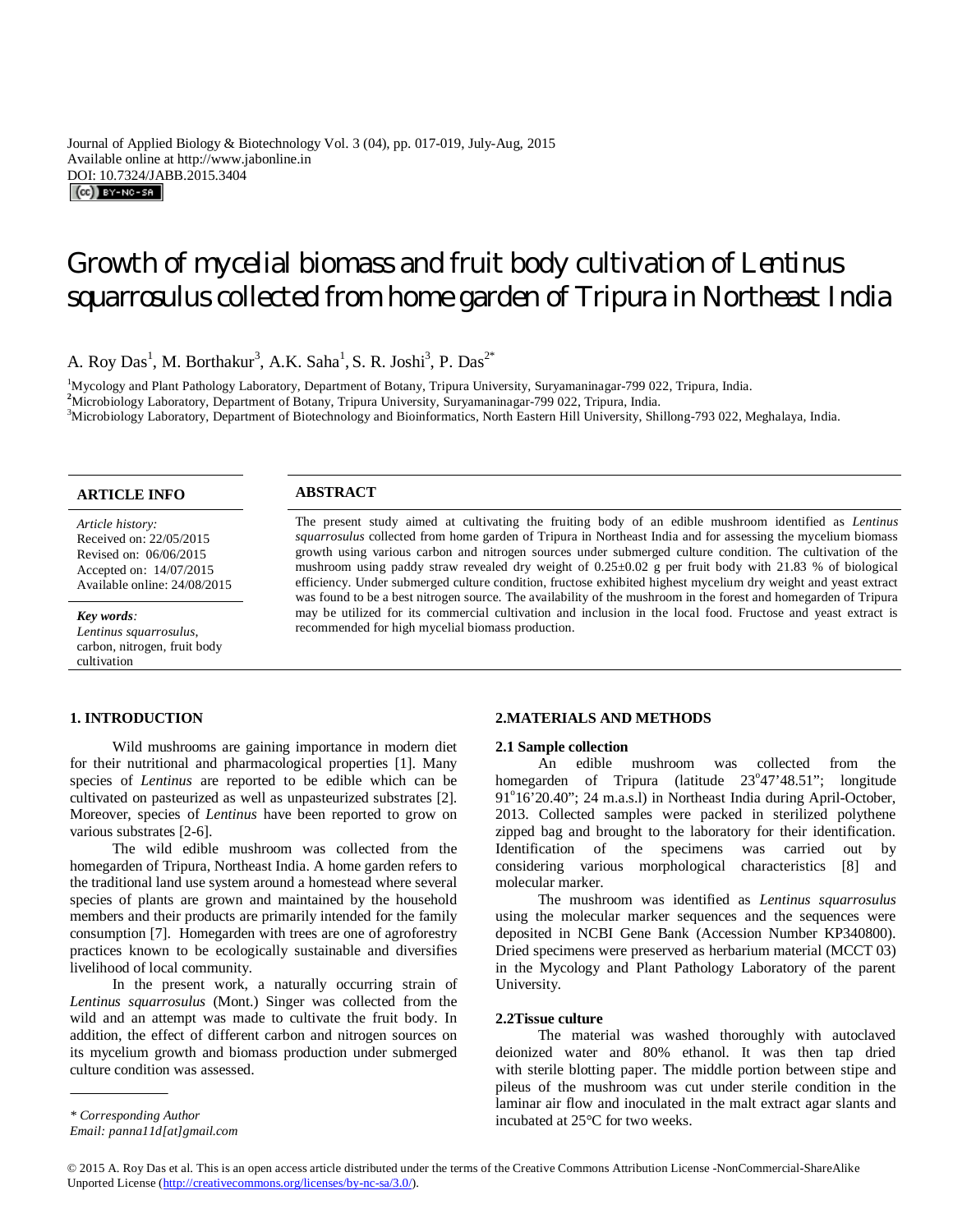# **2.3 Growth of mycelial biomass under submerged culture conditions with various carbon and nitrogen sources**

*Lentinus squarrosulus* were maintained on malt extract agar at 25°C. All submerged culture was conducted in 100 ml Erlenmeyer flasks filled with 30 ml of basal synthetic medium. Fungal inocula were grown on synthetic medium consisting of the following components (g/l of deionized water): glucose-30.0, yeast extract-2, peptone-2.5,  $MgSO_4.7H_2O-0.5$ ,  $Ca(NO_3)_2-0.5$ ,  $(NH_4)_2SO_2-0.25$ , FeCl<sub>3</sub>-0.010, ZnSO<sub>4</sub>-0.005, inositol-0.050, thiamine-0.0001, biotin-0.0005, folic acid-0.0001 and  $CaCl<sub>2</sub>$ -2.944. To study the effect of carbon sources on the fungal growth; in the basal synthetic medium, various carbon sources such as Carboxy methyl cellulose, Dextrose, Fructose, Lactose, Maltose, Starch, Sucrose and Xylose were tested. To study the effect of nitrogen sources, various amino acids and complex nitrogen sources such as Ammonium nitrate, Casein, Peptone, Urea, Yeast Extract, Alanine, Arginine, Asparagine, Glycine, Methionine, Tryptophan and Tyrosine were evaluated. Controls without carbon or nitrogen sources, respectively, were run in parallel. The flasks were inoculated with two week old precultures  $(0.5 \text{ cm}^3)$  and submerged cultures were kept stationary at 28°C for 14 days. The dry weight and growth rate was calculated.

#### **2.4 Cultivation**

For the production of spawn, 200 g of wheat grains was boiled with 500 ml of water for 20 mins. The water was then drained off the grains and was surface dried for few hours. After drying the grains were thoroughly mixed with 2% calcium sulphate and 0.5% calcium carbonate. The mixture was filled in the 500 ml conical flasks and plugged for autoclaving. The mycelium was inoculated in the wheat grain for the production of spawn in darkness for 3 weeks. At regular period of time the conical flasks were shaken for uniform growth of mycelium. The cultivation of fruit body of *L. squarrosulus* was initiated by soaking the paddy straw overnight. The water drained paddy straw was chopped (10 cm in length) and was autoclaved next day. The paddy straw was placed in 10 kg polythene bag in layers. The first layer of paddy straw was followed with the placement of wheat spawn alternately. The tied bag was incubated for three weeks at  $32(\pm2)$ °C. The fruit bodies were harvested and the length and dry weight were determined after incubation period along with its biological efficiency [6].

# **3. RESULTS AND DISCUSSION**

The source for the spawn production and inoculum for mycelium growth was obtained from the fruit body found growing in the dead mango tree in a home garden (Fig. 1a). The flushing of the fruit body after cultivation using paddy straw was observed after three weeks (Fig. 1b&c). The stipe length, pileus diameter, dry weight and biological efficiency is presented in Table 1. The emergence of juvenile fruit bodies in malt extract media in the test tube was found after 60 days (Fig. 1d). Upadhyay and Rai (1999) reported wheat straw and paddy straw compost for the cultivation of *L. squarrosulus.* Oghenekaro et al. (2009) documented successful cultivation of *L. squarrosulus* on sawdust of five economic tropical tree species. The characterized mushroom was capable of utilizing all the tested carbon and nitrogen sources but the mycelial growth was greatly affected by the compound used in the nutrition medium. Carbon sources are major components of the nutrient medium, which must ensure the best growth of fungi. Submerged culture has a number of advantages including higher mycelial yield in a more compact space and shorter time, with fewer chances of contamination [9-11] which is now attracting attention as an alternative for efficient yield of mycelia and polysaccharide [12]. The mycelial growth of edible mushroom using different carbon and nitrogen source under submerged culture condition was tested using basal synthetic media. In case of carbon, maximum growth was observed using fructose as a source and minimum was carboxy methyl cellulose (Table 2).



**Fig. 1: (a)** Mushroom fruit body growing in home garden. (b & c) Fruit body arising from the paddy straw substrate under cultivation. (d) Fruit body developing from mycelium in malt extract media in test tube.)

Table 1. Fruit body features of an edible mushroom cultivated using paddy straw after first flushing.

| Fresh<br>weight<br>(g) | Dry<br>weight<br>(g) | <b>Stipe</b><br>length<br>(cm) | <b>Stipe</b><br>diameter<br>(cm) | <b>Pileus</b><br>diameter<br>(cm) | No.<br>of<br>fruit<br>body | <b>Biological</b><br>efficiency<br>$\frac{9}{6}$ |
|------------------------|----------------------|--------------------------------|----------------------------------|-----------------------------------|----------------------------|--------------------------------------------------|
| $1.14 + 0.10$          | $0.25 + 0.02$        | $2.55+0.13$                    | $0.33 + 0.02$                    | $3.15+0.15$                       | 15                         | 21.83                                            |

Table 2: Mycelial growth of edible mushroom using different carbon source under submerged culture condition.

| <b>Carbon Source</b>     | Dry weight $(g/l)$ | Growth rate $(g/l/day)$ |  |
|--------------------------|--------------------|-------------------------|--|
| Control                  | $1.67 \pm 0.27$    | 0.12                    |  |
| Carboxy methyl cellulose | $7.33 \pm 0.53$    | 0.52                    |  |
| Dextrose                 | $14.95 \pm 0.75$   | 1.07                    |  |
| Fructose                 | $17.45 \pm 0.02$   | 1.25                    |  |
| Lactose                  | $15.63 \pm 0.57$   | 1.12                    |  |
| Maltose                  | $17.12 + 1.55$     | 1.22                    |  |
| Starch                   | $15.90 \pm 1.33$   | 1.14                    |  |
| Sucrose                  | $16.62 \pm 0.75$   | 1.19                    |  |
| Xvlose                   | $12.70 \pm 0.20$   | 0.91                    |  |

The dry weight ranged between 4.20 and 17.45 g/l using different carbon sources (Fig. 2). In case of nitrogen sources, maximum dry weight was observed in yeast extract and minimum was in ammonium nitrate (Table 3) and it ranged from 0.20 and